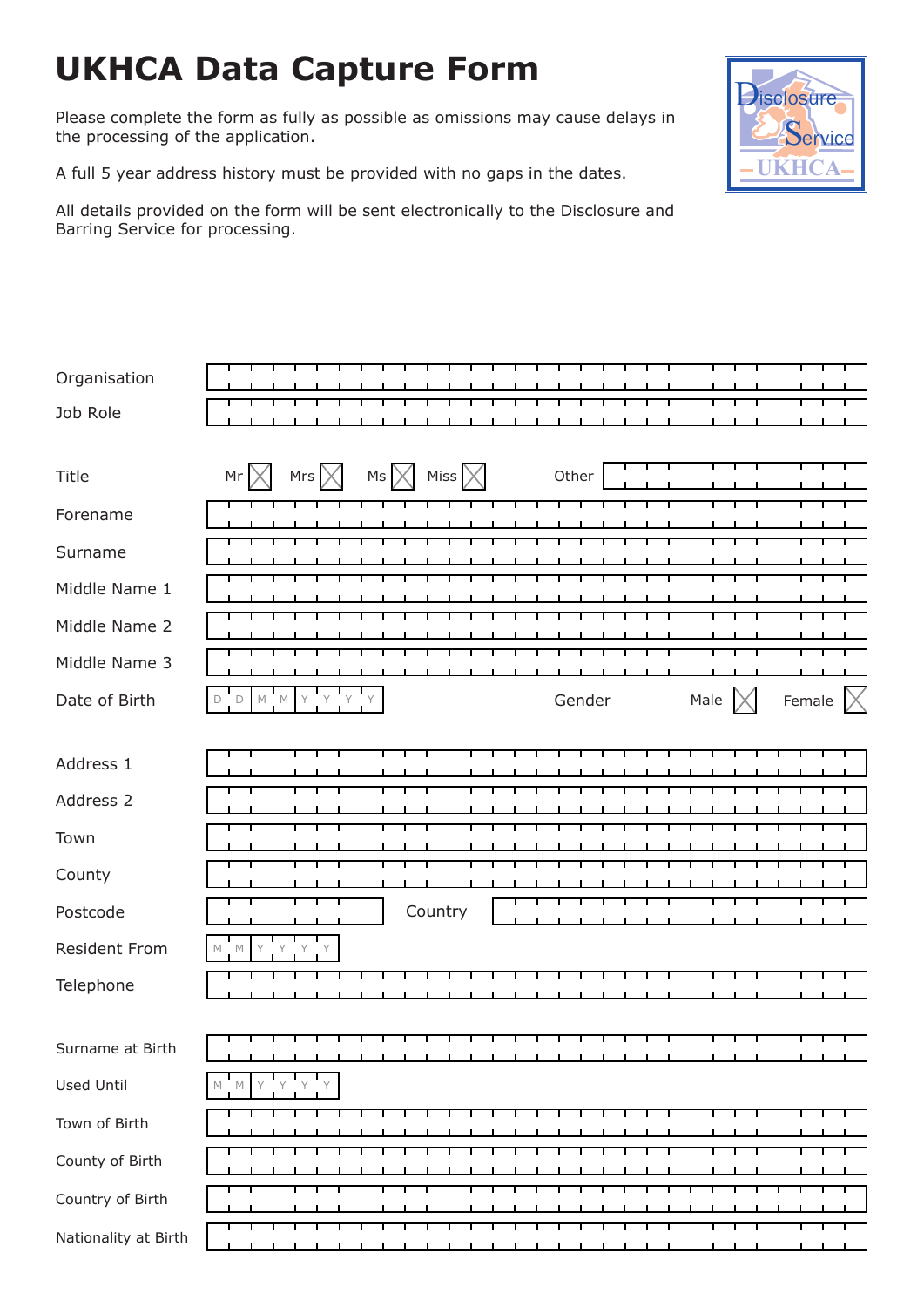## **All other addresses used in the last 5 years**

| Address 1            |                                                                                                             |             |                                                     |
|----------------------|-------------------------------------------------------------------------------------------------------------|-------------|-----------------------------------------------------|
| Address 2            |                                                                                                             |             |                                                     |
| Town                 |                                                                                                             |             |                                                     |
| County               |                                                                                                             |             |                                                     |
| Postcode             |                                                                                                             | Country     |                                                     |
| <b>Resident From</b> | Y<br>$\mathsf{Y}$<br>Y<br>M<br>$\mathbb M$                                                                  | Resident To | Y Y<br>$M$ $ M$<br>Y                                |
| Address 1            |                                                                                                             |             |                                                     |
| Address 2            |                                                                                                             |             |                                                     |
| Town                 |                                                                                                             |             |                                                     |
| County               |                                                                                                             |             |                                                     |
| Postcode             |                                                                                                             | Country     |                                                     |
| <b>Resident From</b> | Y<br>$\mathbf{y}$<br>$M$ $M$<br>Y                                                                           | Resident To | Y<br>$M$ $M$<br>Y                                   |
| Address 1            |                                                                                                             |             |                                                     |
| Address 2            |                                                                                                             |             |                                                     |
| Town                 |                                                                                                             |             |                                                     |
| County               |                                                                                                             |             |                                                     |
| Postcode             |                                                                                                             | Country     |                                                     |
| <b>Resident From</b> | $M_{\odot}$<br>Y<br>М                                                                                       | Resident To | М<br>M                                              |
| All other names used |                                                                                                             |             |                                                     |
| Surname              |                                                                                                             |             |                                                     |
| <b>Used From</b>     | Y Y Y<br>Y<br>$\mathbb M-\mathbb M$                                                                         | Used To     | $\mathbb M$ $\quad \mathbb M$<br>Y Y<br>Y           |
| Surname              |                                                                                                             |             |                                                     |
| Used From            | Y Y<br>$M$ $M$<br>Y                                                                                         | Used To     | $\mathbb M$ $\mathbb M$<br>Y<br>Y                   |
| Surname              |                                                                                                             |             |                                                     |
| Used From            | $\begin{array}{ccc} \mathsf{Y} & \mathsf{Y} & \mathsf{Y} & \mathsf{Y} \end{array}$<br>$\mathbb M-\mathbb M$ | Used To     | $M \times Y \times Y$<br>$\mathsf{Y}$               |
| Forename             |                                                                                                             |             |                                                     |
| Used From            | Y<br>Y<br>$\mathsf Y$<br>Y<br>M<br>М                                                                        | Used To     | $\mathsf Y$<br>Y<br>$\mathbb M-\mathbb M$<br>Y<br>Y |
| Forename             |                                                                                                             |             |                                                     |

| $\overline{\phantom{0}}$<br>Forename |      |  |  |  |  |         |  |  |  |  |  |  |  |  |  |  |
|--------------------------------------|------|--|--|--|--|---------|--|--|--|--|--|--|--|--|--|--|
| Used From                            | - IV |  |  |  |  | Used To |  |  |  |  |  |  |  |  |  |  |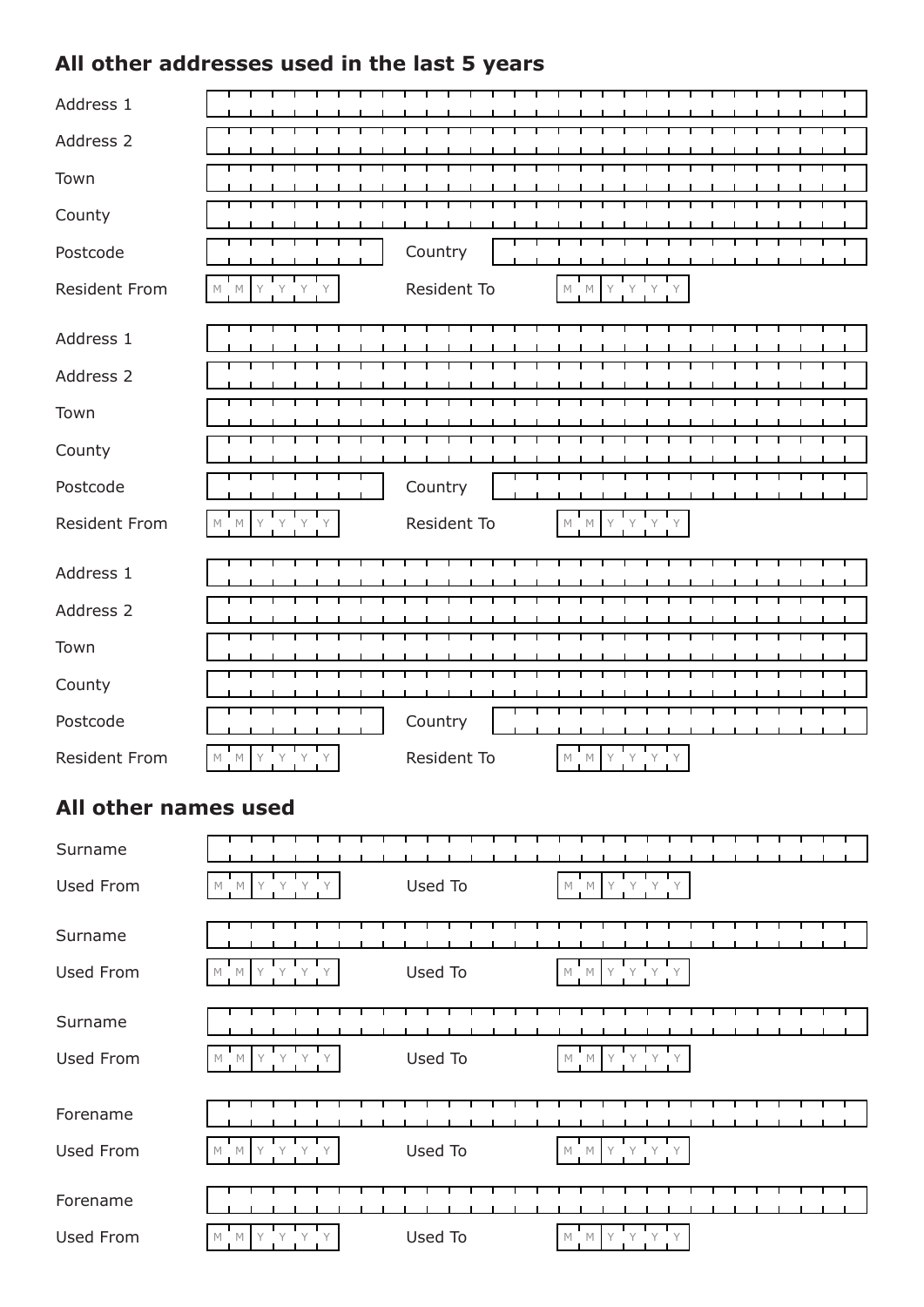| Passport Number        | <b>Issue Date</b> |               |
|------------------------|-------------------|---------------|
| Nationality            |                   |               |
| Driving Licence Number |                   |               |
| <b>Issue Country</b>   |                   |               |
| <b>Issue Date</b>      | Type              | Phot<br>Paper |

# **All other identity documents seen**

| Biometric Residence Permit (UK)                                                                                                                                                                                                                                                                                                                                                                                                                                                         | Birth Certificate (UK & Channel Islands) - issued<br>within 12 months of date of birth                                                                                                     |
|-----------------------------------------------------------------------------------------------------------------------------------------------------------------------------------------------------------------------------------------------------------------------------------------------------------------------------------------------------------------------------------------------------------------------------------------------------------------------------------------|--------------------------------------------------------------------------------------------------------------------------------------------------------------------------------------------|
| Certified copy of Birth Certificate (UK and Channel<br>Islands) - issued after 12 months of date of birth                                                                                                                                                                                                                                                                                                                                                                               | Adoption Certificate (UK)                                                                                                                                                                  |
| Marriage/Civil Partnership Certificate (UK)                                                                                                                                                                                                                                                                                                                                                                                                                                             | Fire Arms Licence (UK)                                                                                                                                                                     |
| HM Forces ID Card (UK)                                                                                                                                                                                                                                                                                                                                                                                                                                                                  | P45/P60 Statement (less than 12 months old) (UK<br>& Channel Islands)                                                                                                                      |
| Bank/Building Society Statement (UK or EEA) (less<br>than 3 months old)                                                                                                                                                                                                                                                                                                                                                                                                                 | Mortgage Statement (UK or EEA) (less than 12<br>months old)                                                                                                                                |
| Credit Card Statement (UK or EEA) (less than 3<br>$\left(\frac{1}{1000} \times 1000 \times 1000\right)$                                                                                                                                                                                                                                                                                                                                                                                 | Financial Statement (less than 12 months old) -<br>e.g. pension, endowment, ISA (UK)                                                                                                       |
| Work Permit/Visa (UK) (UK Residence Permit) \<br>(valid up to expiry date) $\triangle$                                                                                                                                                                                                                                                                                                                                                                                                  | Council Tax Statement (UK & Channel Islands) [<br>(less than 12 months old) $\triangle$                                                                                                    |
| Benefit Statement (less than 3 months old) - e.g.<br>Child Allowance, Pension $\angle$                                                                                                                                                                                                                                                                                                                                                                                                  | Bank/Building Society Account Opening<br>Confirmation Letter (UK) (less than 3 months old) $\angle$                                                                                        |
| Cards carrying the PASS accreditation logo (UK and<br>Channel Islands)                                                                                                                                                                                                                                                                                                                                                                                                                  | Land line Telephone Bill (NOT a mobile phone bill)<br>(UK) (less than 3 months old) $\angle$                                                                                               |
| Electricity Bill (UK) (less than 3 months old)                                                                                                                                                                                                                                                                                                                                                                                                                                          | Gas Bill (UK) (less than 3 months old)                                                                                                                                                     |
| Water Bill (UK) (less than 3 months old) $\vert \times$                                                                                                                                                                                                                                                                                                                                                                                                                                 | EU National ID Card $\vert \times$                                                                                                                                                         |
| A document from Central/Local Government/<br>Government Agency/Local Authority giving<br>entitlement (UK & Channel Islands) (less than 3<br>months old)- e.g. from the Department for Work                                                                                                                                                                                                                                                                                              | Letter from Head Teacher or College Principal<br>(UK) (16-19 year olds in full time education - only<br>used in exceptional circumstances when all other<br>documents have been exhausted) |
| and Pensions, the Employment Service, Customs<br>& Revenue, Job Centre, Job Centre Plus, Social<br>Security                                                                                                                                                                                                                                                                                                                                                                             | Letter of Sponsorship from future employment<br>provider (Non-UK/Non-EEA only - valid only for<br>applicants residing outside of the UK at time of L<br>application)                       |
| If you have seen 1 or more Group 1 document and seen at least 2 other documents (including a<br>document that verifies address) external validation will not be required.<br>You must have seen at least 1 Group 2a document and at least 2 other documents (including a<br>document that verifies address) to qualify for external validation. Otherwise we will be unable to<br>process the application. Further information is available at www.ukhca.co.uk/disclosure/identity.aspx |                                                                                                                                                                                            |
| National Insurance Number                                                                                                                                                                                                                                                                                                                                                                                                                                                               |                                                                                                                                                                                            |
| Mother's Maiden<br>Name                                                                                                                                                                                                                                                                                                                                                                                                                                                                 |                                                                                                                                                                                            |
| Required if using "Route 2" only                                                                                                                                                                                                                                                                                                                                                                                                                                                        |                                                                                                                                                                                            |

Bank Account Number **Bank Sort Code**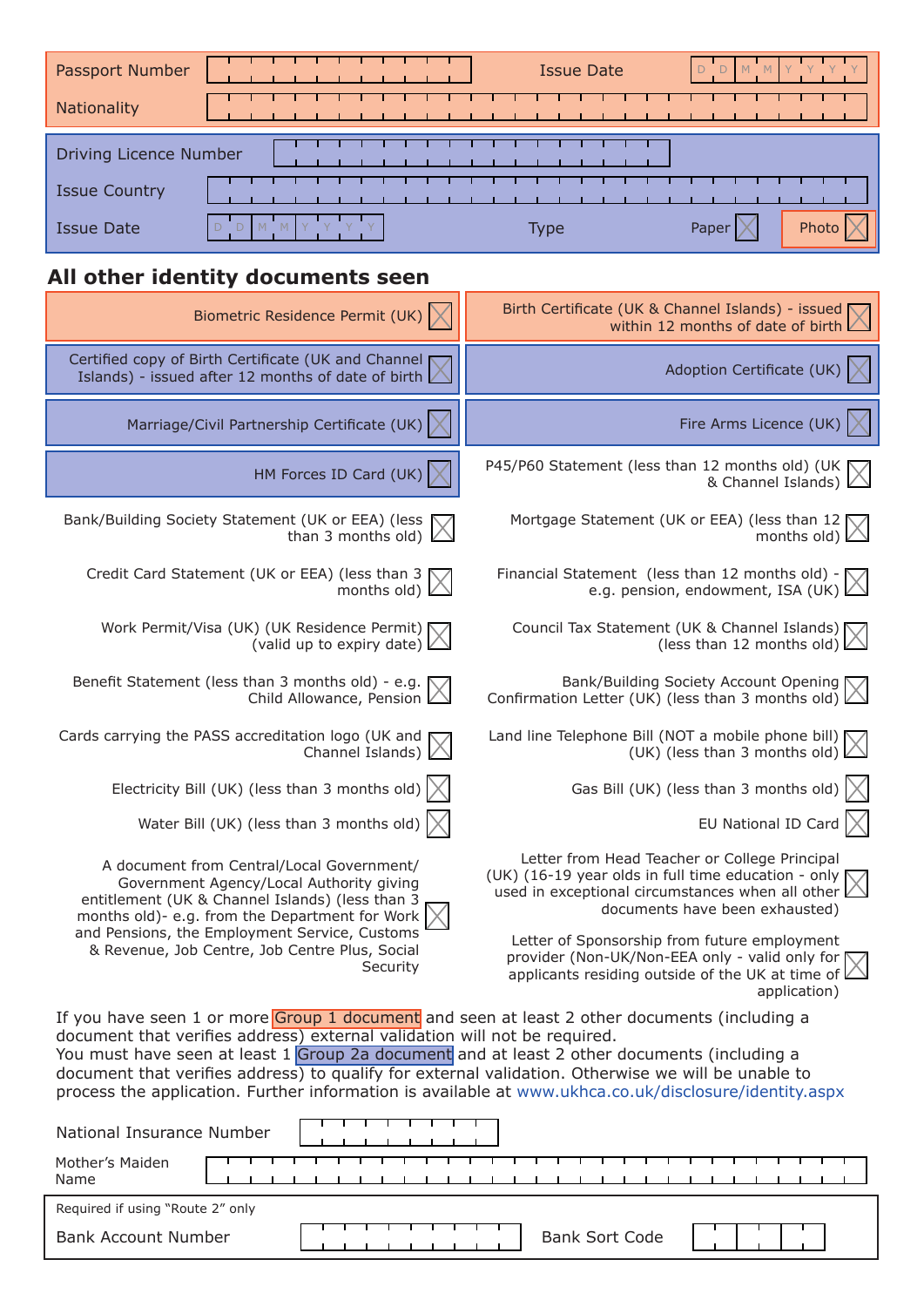### **Non-EEA nationals doing paid work must confirm their Right to Work status by providing one of the following documents**

The documents must be originals, not copies.

| <b>Primary Documents</b>                                                                                                                                                                                                                                                                                                                                                                                                                                      |                                                  |
|---------------------------------------------------------------------------------------------------------------------------------------------------------------------------------------------------------------------------------------------------------------------------------------------------------------------------------------------------------------------------------------------------------------------------------------------------------------|--------------------------------------------------|
| <b>Document</b><br>A current Biometric Immigration Document (Biometric Residence Permit) issued by<br>the Home Office to the holder indicating that the person named is allowed to stay<br>indefinitely in the UK, or has no time limit on their stay in the UK.                                                                                                                                                                                              | <b>Notes</b><br>UK                               |
| A current Biometric Immigration Document (Biometric Residence Permit) issued by the<br>Home Office to the holder which indicates that the named person can currently stay in<br>the UK and is allowed to do the work in question.<br>A current passport endorsed to show that the holder is exempt from immigration<br>control, is allowed to stay indefinitely in the UK, has the right of abode in the UK, or<br>has no time limit on their stay in the UK. | UK<br>Any<br>current<br>and<br>valid<br>Passport |
| A current passport endorsed to show that the holder is allowed to stay in the UK and is<br>currently allowed to do the type of work in question.                                                                                                                                                                                                                                                                                                              | Any<br>current<br>and<br>valid<br>Passport       |
| A Certificate of Application issued by the Home Office under regulation 17(3) or 18A<br>(2) of the Immigration (European Economic Area) Regulations 2006, to a family<br>member of a national of a European Economic Area country or Switzerland stating that<br>the holder is permitted to take employment which is less than 6 months old together<br>with a Positive Verification Notice from the Home Office Employer Checking Service.                   | UK                                               |
| An Application Registration Card issued by the Home Office stating that the holder is<br>permitted to take the employment in question, together with a Positive Verification<br>Notice from the Home Office Employer Checking Service.                                                                                                                                                                                                                        | <b>UK</b>                                        |
| Applicants providing one of the following documents must also provide a<br>current valid Passport:<br>A current Residence Card (including an Accession Residence Card or a Derivative<br>Residence Card) issued by the Home Office to a non-European Economic Area national<br>who is a family member of a national of a European Economic Area country or<br>Switzerland or who has a derivative right of residence.                                         | UK                                               |
| A current Immigration Status Document containing a photograph issued by the Home<br>Office to the holder with a valid endorsement indicating that the named person may<br>stay in the UK, and is allowed to do the type of work in question, together with an<br>official document giving the person's permanent National Insurance number and their<br>name issued by a Government agency or a previous employer.                                            | UK                                               |
| A current Immigration Status Document issued by the Home Office to the holder with<br>an endorsement indicating that the named person is allowed to stay indefinitely in the<br>UK or has no time limit on their stay in the UK, together with an official document<br>giving the person's permanent National Insurance number and their name issued by a<br>Government agency or a previous employer.                                                        | UK                                               |